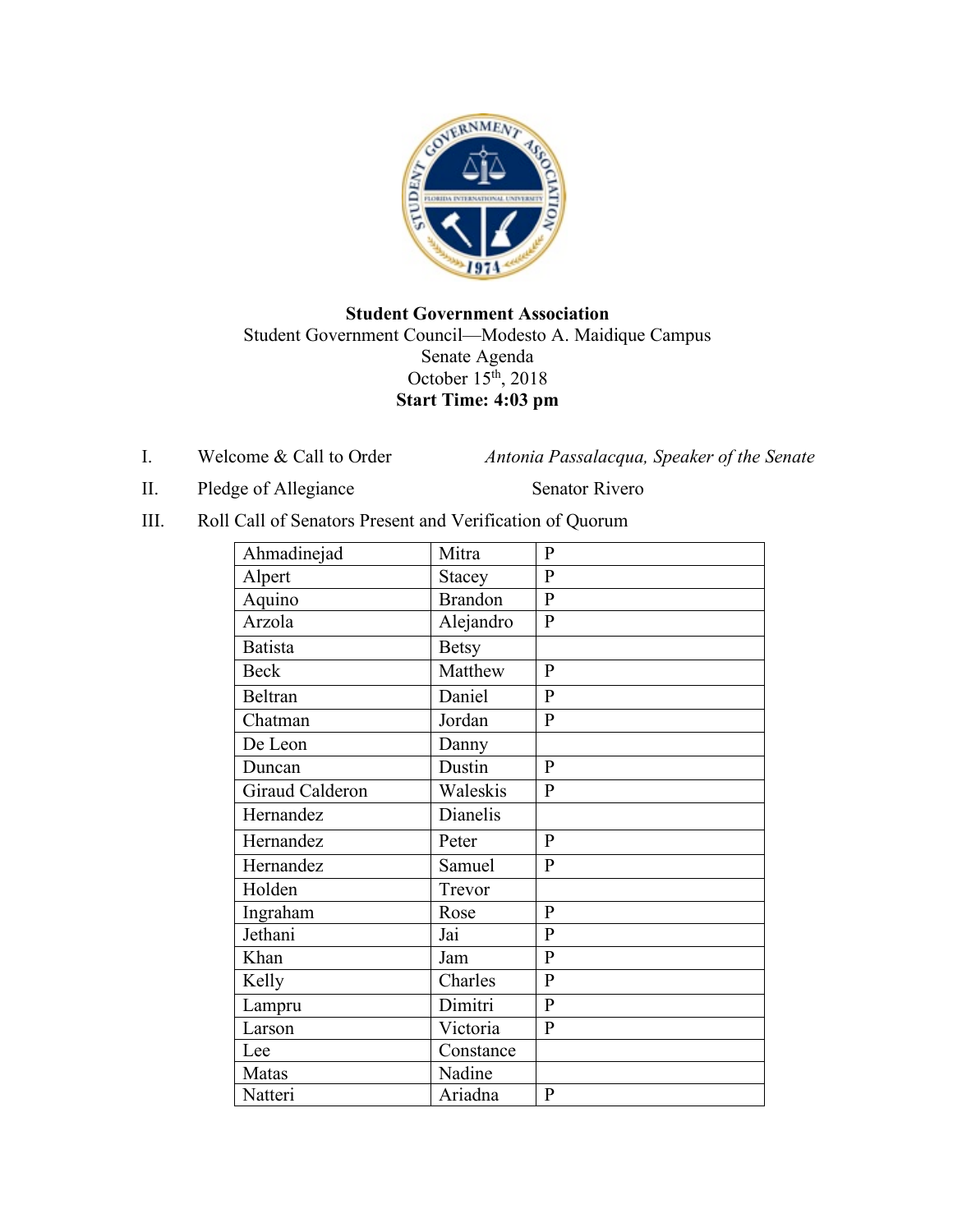| Passalacqua   | Antonia | P       |
|---------------|---------|---------|
| Pryor         | LeChara | P       |
| Rivero        | Carlos  | P       |
| Rodriguez     | Melanie | P       |
| Sanchez       | Rebecca | P       |
| <b>Santos</b> | Samuel  | P       |
| Simpson       | Tidjan  | $\bf P$ |
| Spencer       | Jessica | P       |
| Suarez        | Luis    | P       |
| Vera          | Bertha  | P       |
| Vulcain       | Dylan   | P       |
| Zahedi        | Leila   | P       |
| 30/36         |         |         |

- IV. Approval of the Minutes from October  $8<sup>th</sup>$ , 2018
- V. Senator Larson moves to approve the minutes from October  $8<sup>th</sup>$ , 2018. Senator Duncan seconds. Motion passes.
- VI. Adoption of the Agenda
	- A. Senator Arzola moves to adopt the agenda. Senator Duncan seconds. Motion passes.
- VII. Invited Speakers
- VIII. Special Orders
- IX. Vetoed Legislation
- X. Second Readings
- XI. Unfinished Business
- XII. New Business
	- A. Senator Arzola moves to go into new business. Senator Lampru seconds. Motion passes.
	- B. Senator Larson moves for the impeachment trial of Comptroller, Carolina Gonzalez. Senator Peter Hernandez seconds. Motion passes.
		- 1. Senator Beck moves to go into voting procedure. Senator Arzola seconds. Motion passes.

| Ahmadinejad | Mitra          |  |
|-------------|----------------|--|
| Alpert      | <b>Stacey</b>  |  |
| Aquino      | <b>Brandon</b> |  |
| Arzola      | Alejandro      |  |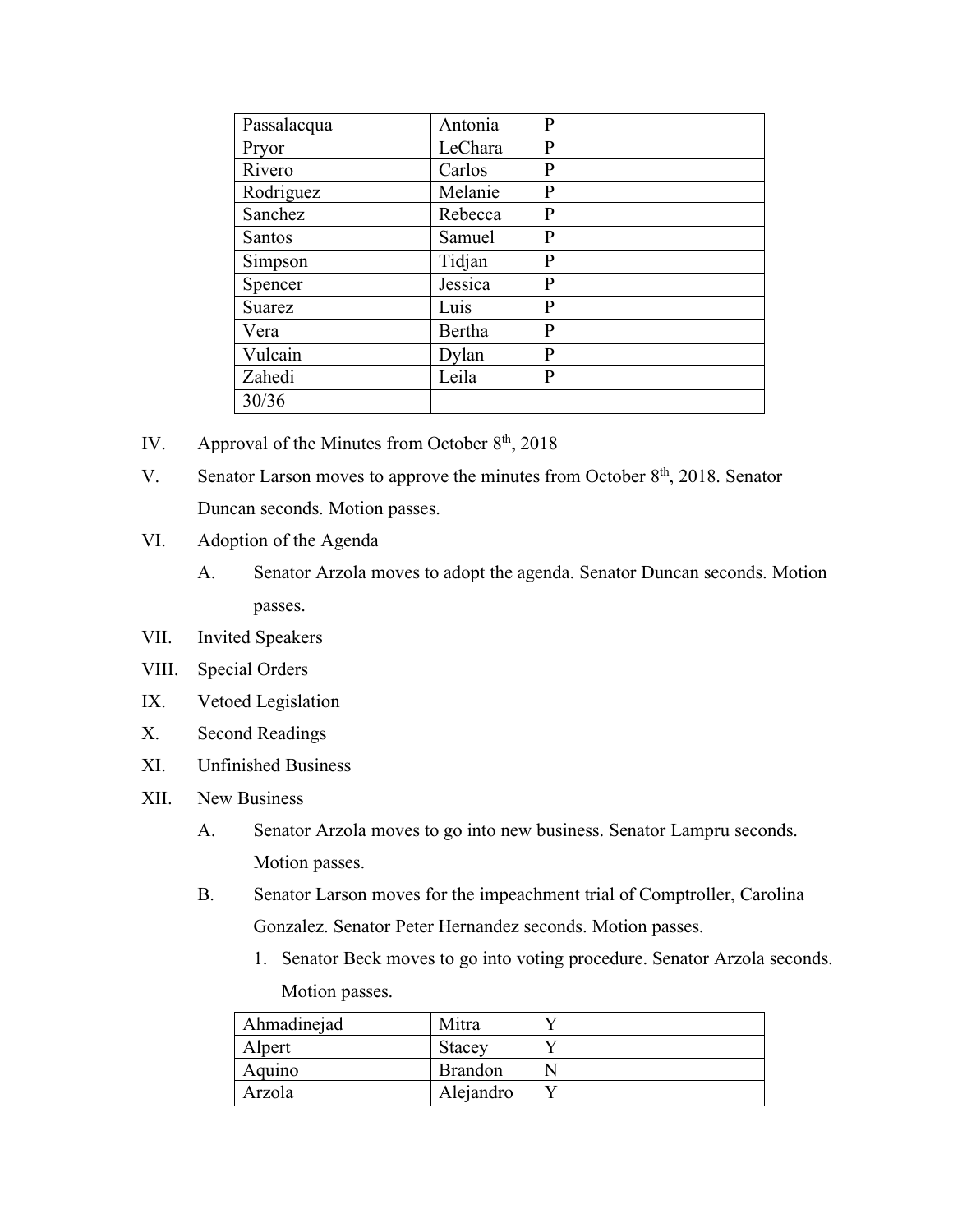| <b>Batista</b>         | <b>Betsy</b>  |                       |
|------------------------|---------------|-----------------------|
| <b>Beck</b>            | Matthew       | Y                     |
| <b>Beltran</b>         | Daniel        | Y                     |
| Chatman                | Jordan        | N                     |
| De Leon                | Danny         |                       |
| Duncan                 | Dustin        | $\overline{Y}$        |
| <b>Giraud Calderon</b> | Waleskis      | Y                     |
| Hernandez              | Dianelis      |                       |
| Hernandez              | Peter         | Y                     |
| Hernandez              | Samuel        | $\overline{Y}$        |
| Holden                 | Trevor        |                       |
| Ingraham               | Rose          | Y                     |
| Jethani                | Jai           | $\overline{\text{Y}}$ |
| Khan                   | Jam           | Y                     |
| Kelly                  | Charles       | $\overline{Y}$        |
| Lampru                 | Dimitri       | $\overline{Y}$        |
| Larson                 | Victoria      | $\overline{Y}$        |
| Lee                    | Constance     |                       |
| Matas                  | Nadine        |                       |
| Natteri                | Ariadna       | Y                     |
| Passalacqua            | Antonia       | Y                     |
| Pryor                  | LeChara       | $\overline{Y}$        |
| Rivero                 | Carlos        | $\overline{Y}$        |
| Rodriguez              | Melanie       | $\overline{Y}$        |
| Sanchez                | Rebecca       | N                     |
| Santos                 | Samuel        | $\overline{Y}$        |
| Simpson                | Tidjan        | $\overline{Y}$        |
| Spencer                | Jessica       | $\overline{\text{Y}}$ |
| <b>Suarez</b>          | Luis          | N                     |
| Vera                   | <b>Bertha</b> | $\overline{Y}$        |
| Vulcain                | Dylan         | $\overline{Y}$        |
| Zahedi                 | Leila         | $\overline{\text{Y}}$ |
| $26 - 4 - 0$           |               |                       |

- 2. Motion for impeachment trial of Comptroller, Carolina Gonzalez passes.
- C. Constitution Review and Vote
	- 1. Senator Aquino moves to go into discussion period for 20 minutes. Senator Arzola seconds. Motion passes.
	- 2. Senator Aquino moves to give speaking rights of discussion to Jefferson Noel. Senator Natteri seconds. Motion passes.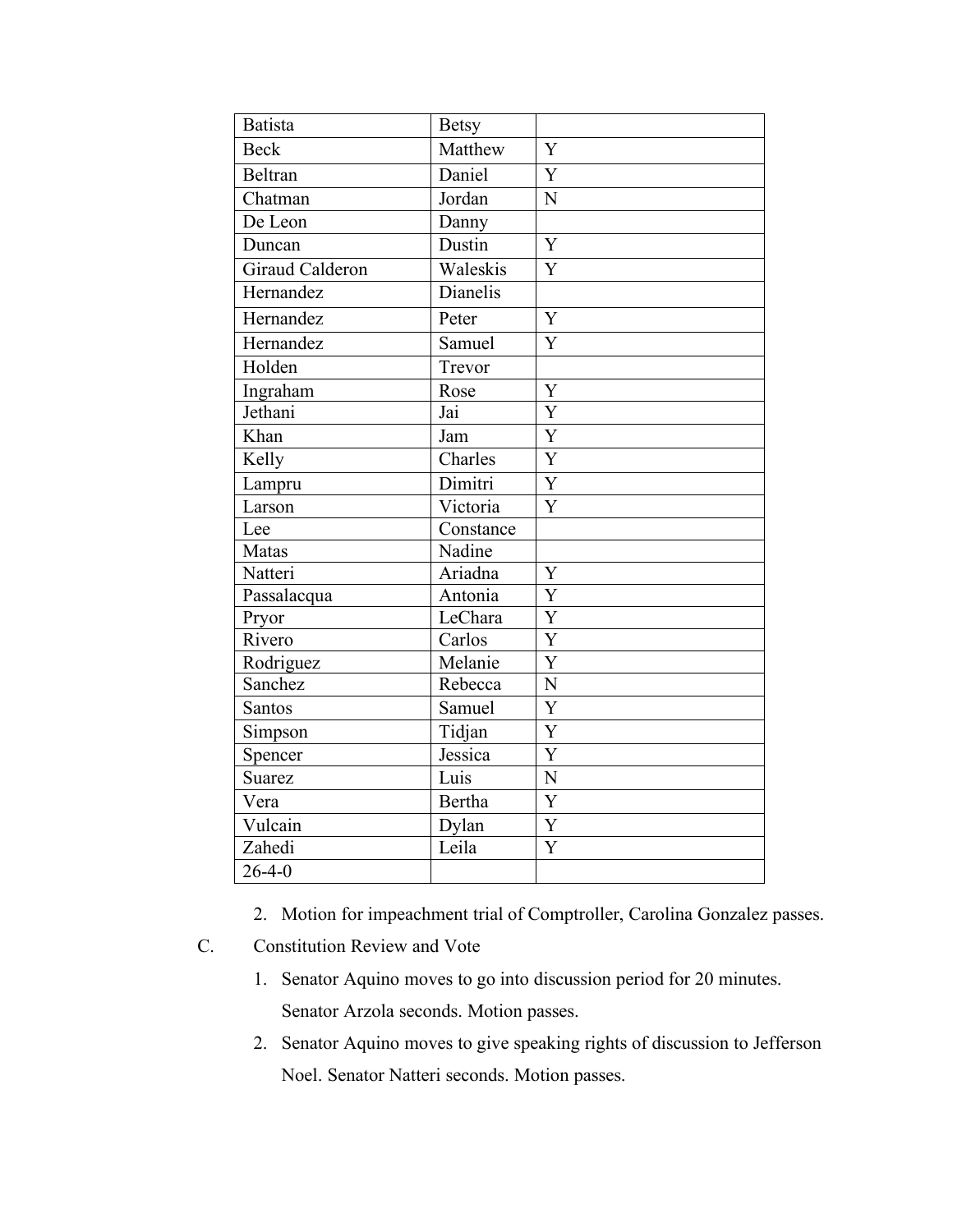- 3. Senator Arzola moves to go into voting procedure. Senator Lampru seconds.
- 4. Division of the house

| Ahmadinejad     | Mitra          | N              |
|-----------------|----------------|----------------|
| Alpert          | Stacey         | N              |
| Aquino          | <b>Brandon</b> | N              |
| Arzola          | Alejandro      | Y              |
| <b>Batista</b>  | <b>Betsy</b>   |                |
| <b>Beck</b>     | Matthew        | Y              |
| Beltran         | Daniel         | Y              |
| Chatman         | Jordan         | Y              |
| De Leon         | Danny          |                |
| Duncan          | Dustin         | N              |
| Giraud Calderon | Waleskis       | N              |
| Hernandez       | Dianelis       |                |
| Hernandez       | Peter          | N              |
| Hernandez       | Samuel         | N              |
| Holden          | Trevor         |                |
| Ingraham        | Rose           | N              |
| Jethani         | Jai            | Y              |
| Khan            | Jam            | N              |
| Kelly           | Charles        | N              |
| Lampru          | Dimitri        | Y              |
| Larson          | Victoria       | N              |
| Lee             | Constance      |                |
| Matas           | Nadine         |                |
| Natteri         | Ariadna        | N              |
| Passalacqua     | Antonia        | $\overline{Y}$ |
| Pryor           | LeChara        | N              |
| Rivero          | Carlos         | N              |
| Rodriguez       | Melanie        | N              |
| Sanchez         | Rebecca        | N              |
| Santos          | Samuel         | N              |
| Simpson         | Tidjan         | N              |
| Spencer         | Jessica        | $\mathbf N$    |
| Suarez          | Luis           | Y              |
| Vera            | Bertha         | $\mathbf N$    |
| Vulcain         | Dylan          | $\mathbf N$    |
| Zahedi          | Leila          | Left early     |
| $8 - 21 - 0$    |                |                |

5. Motion not passed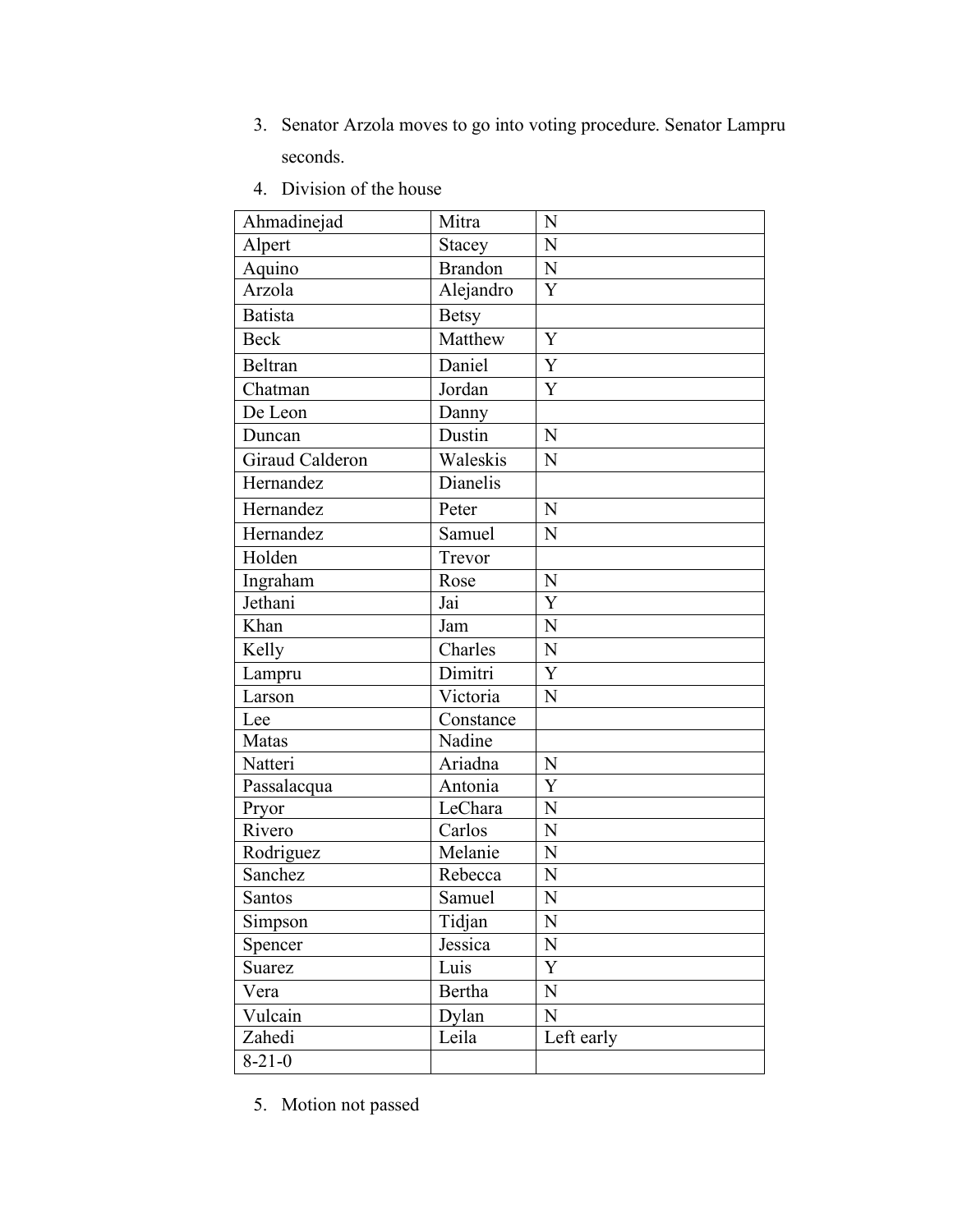- 6. Senator Peter Hernandez moves to go into discussion for 10 minutes. Senator seconds. Motion passes.
- 7. Voting Procedure

| Ahmadinejad     | Mitra          | Y              |
|-----------------|----------------|----------------|
| Alpert          | Stacey         | N              |
| Aquino          | <b>Brandon</b> | Y              |
| Arzola          | Alejandro      | N              |
| <b>Batista</b>  | <b>Betsy</b>   |                |
| <b>Beck</b>     | Matthew        | N              |
| Beltran         | Daniel         | N              |
| Chatman         | Jordan         | Y              |
| De Leon         | Danny          |                |
| Duncan          | Dustin         | Y              |
| Giraud Calderon | Waleskis       | N              |
| Hernandez       | Dianelis       |                |
| Hernandez       | Peter          | Y              |
| Hernandez       | Samuel         | N              |
| Holden          | Trevor         |                |
| Ingraham        | Rose           | N              |
| Jethani         | Jai            | N              |
| Khan            | Jam            | Y              |
| Kelly           | Charles        | N              |
| Lampru          | Dimitri        | N              |
| Larson          | Victoria       | N              |
| Lee             | Constance      |                |
| Matas           | Nadine         |                |
| Natteri         | Ariadna        | N              |
| Passalacqua     | Antonia        | $\overline{Y}$ |
| Pryor           | LeChara        | Y              |
| Rivero          | Carlos         | $\mathbf N$    |
| Rodriguez       | Melanie        | $\overline{Y}$ |
| Sanchez         | Rebecca        | $\overline{N}$ |
| Santos          | Samuel         | N              |
| Simpson         | Tidjan         | N              |
| Spencer         | Jessica        | ${\bf N}$      |
| Suarez          | Luis           | ${\bf N}$      |
| Vera            | Bertha         | $\mathbf Y$    |
| Vulcain         | Dylan          | N              |
| Zahedi          | Leila          | Left early     |
| $10-19-0$       |                |                |

8. Constitution not approved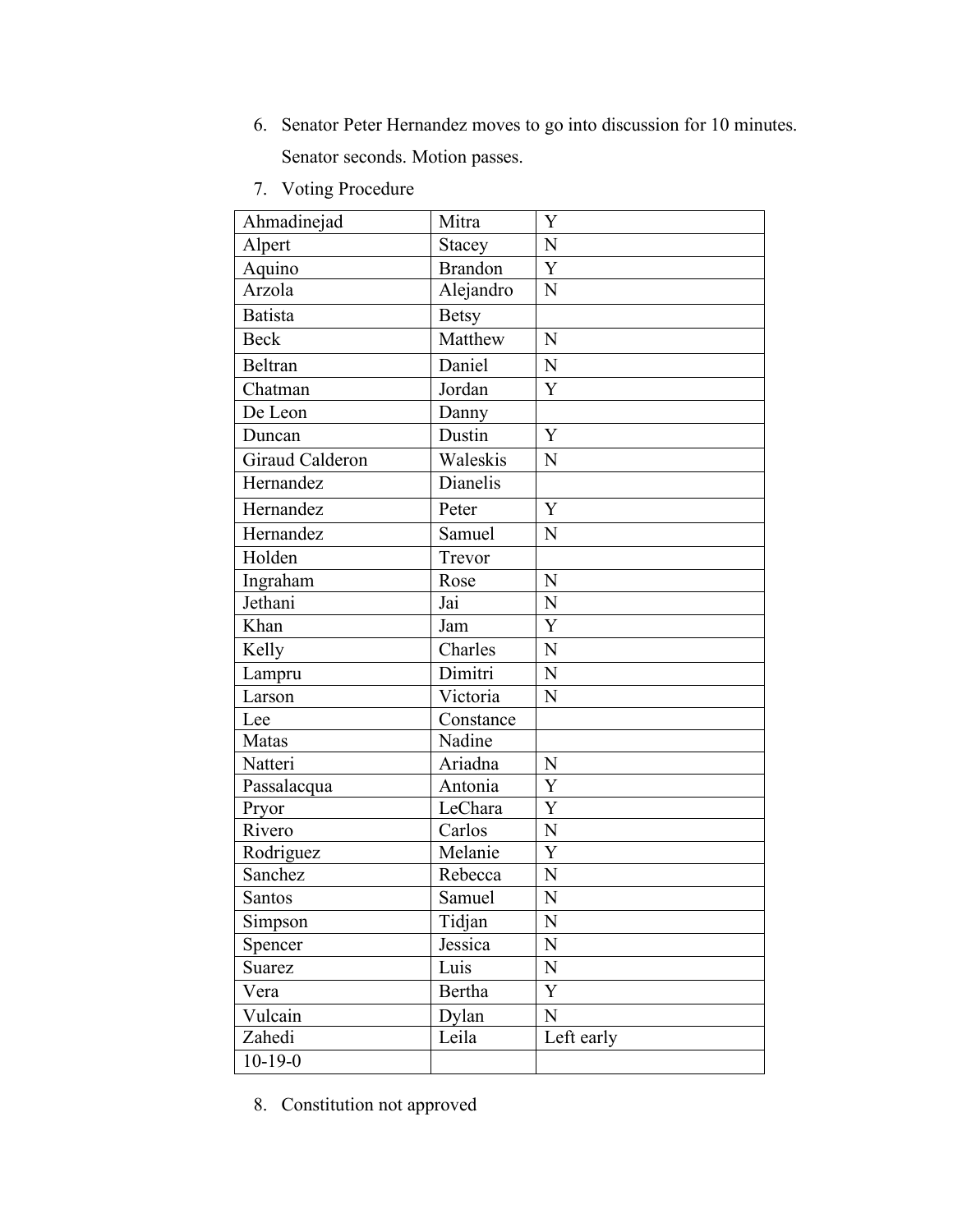- D. Finance Committee Election
	- 1. Senator Ingraham moves to vote by acclamation for the election of the vacant seat in the finance committee. Senator Kelly seconds. Motion passes.
- E. Senator Aquino moves to table committee break out session. Senator Lampru seconds. Motion passes.
- F. Committee Break Out Session
- G. Senator Lampru moves to close new business. Senator Rodriguez seconds. Motion passes.

## XIII. Committee Reports

- A. Finance Committee
	- 1. All application on the google drive
	- 2. Meeting today at 6:30pm
	- 3. Voting on 2 appropriations
	- 4. If you have any questions, please contact sga.financecom@gmail.com
- B. Rules, Legislation & Judiciary Committee
	- 1. Meeting today after senate
	- 2. If you have any questions, please contact sga.rljcommittee@gmail.com
- C. Operational Review Committee
	- 1. Meeting today after senate
	- 2. If you have any questions, please contact,  $Fiusga.$  or  $\alpha$  gmail.com
- D. Student Advocacy Committee
	- 1. Please keep promoting our forum
	- 2. Self-care event during finals week
	- 3. We want to table in the next couple of weeks for our committee regarding student concerns.
	- 4. If you have any questions, please contact **SGA** sacommittee@gmail.com
- E. Internal Affairs Committee
	- 1. No report
	- 2. If you have any questions, please contact **SGA.IACommittee**@gmail.com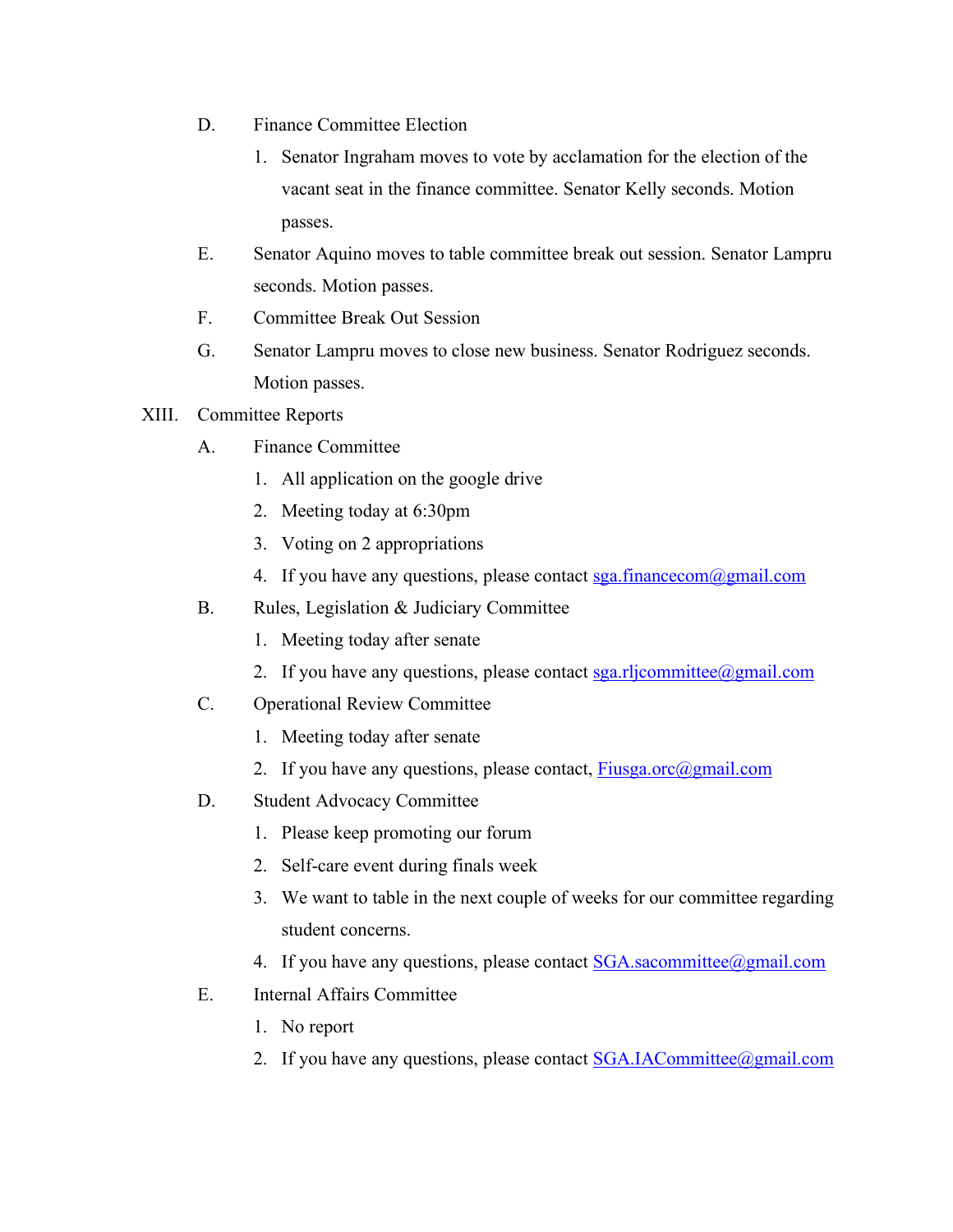- F. Graduate and Professional Student Committee
	- 1. Approved travel funding for 86 graduate students
	- 2. Working on letters to all the Deans at MMC for consideration on an increase in stipends.
	- 3. Next Grad Scholar is on Nov. 24<sup>th</sup> in the open area in front of AHC 5.
	- 4. Request for funding from Senate for our last Grad Scholar
	- 5. Next meeting on Monday 11:30am
	- 6. If you have any questions, please contact  $GPSC@$ fiu.edu
- XIV. Executive Board Reports
	- A. Speaker of the Senate
		- 1. Work on bringing more resolutions
		- 2. If you have any questions, please email  $sgaspeaker@final$
	- B. Speaker Pro Tempore of the Senate
		- 1. If you have any concerns regarding the revised Constitution, please email me with your concerns and ideas.
		- 2. Please keep working on your resolutions
		- 3. If you have any questions, please email sgaprotemp@fiu.edu
	- C. President
		- 1. Tomorrow we will be having an event Wonderful Wednesday at 6:30pm
		- 2. Interview for Vice President will start next week.
		- 3. If you have any questions, please email  $sgapres(\omega f\text{in.}$ edu
	- D. Vice President
		- 1. If you have any questions please email  $sgavp(\omega)$ fiu.edu
	- E. Comptroller
		- 1. If you have any questions, please email  $sgacomp(\hat{a})$ fiu.edu
	- F. Chief Justice
		- 1. If you have any questions, please email  $sgajud(\omega f\text{in.edu})$
- XV. Advisor Report
	- A. If you haven't met with me, please set up an appointment.
	- B. If you have any questions please email  $\frac{\text{mincast}(a)\text{fiu.edu}}{\text{mincast}(a)\text{fiu.edu}}$